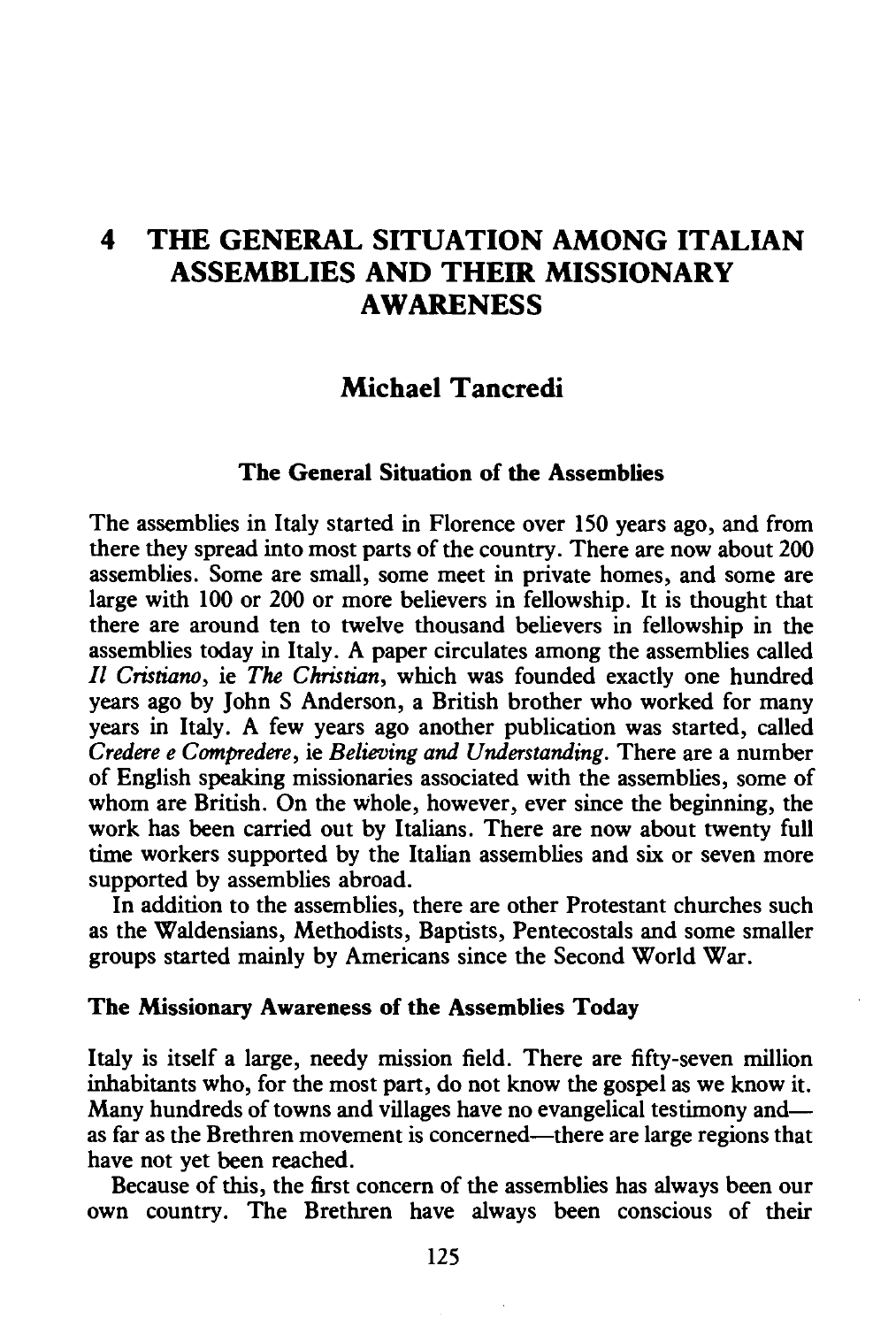missionary responsibility towards their fellow citizens. They carried on the work through the years in spite of the suspicion of the Roman Catholic population, and in spite of persecutions coming both from the Catholic Church and from the authorities. These persecutions were suffered especially during the twenty years of the Fascist regime, when many believers were imprisoned and treated unjustly.

## Progress of Missionary Activity Since 1945

From the end of the Second World War, the work of the Lord has progressed considerably. During the last forty years the number of assemblies has doubled and new regions have been reached, among which are the islands of Sicily and Sardinia, and the region of the Molise where we are working.

Various factors have contributed to bring about such a progress, for instance:

1 *Religious liberty* which we have been enjoying increasingly during these last forty years.

2 *The widespread use of marquees* by means of which new towns have been reached and new assemblies started, eg at Rimini on the Adriatic coast. The use of marquees has been increasing since the 1960s and about ten are regularly used during the summer months in many parts of Italy, Sicily and Sardinia.

3 *Open air meetings* which have been possible since the end of the Second World War. Through these meetings thousands have been reached with the gospel and some have come to know the Lord.

4 *Radio work* has been increasingly used. At first programmes were broadcast from Tangiers, Morocco, and then from Monto Carlo, but now, as a result of the liberalization of the media, several assemblies have set up their own local radio stations from which they broadcast the gospel for many hours a day. Other assemblies use local commercial stations for short periods each week. Response to the programmes has been encouraging.

5 *The distribution of block calendars* with a daily Bible message. Some of these calendars are prepared by a group of Italian Brethren and others by a Swiss mission. About one hundred thousand of these are distributed to Italian individuals and families each year and they speak to the hearts of many.

6 *The distribution of portions of the scripture,* mainly provided by the Scripture Gift Mission.

(The first New Testament I ever read myself, and by which I came to know the Lord, was in fact an SGM publication!)

7 *Bible camps* which are held in three main centres: in the north near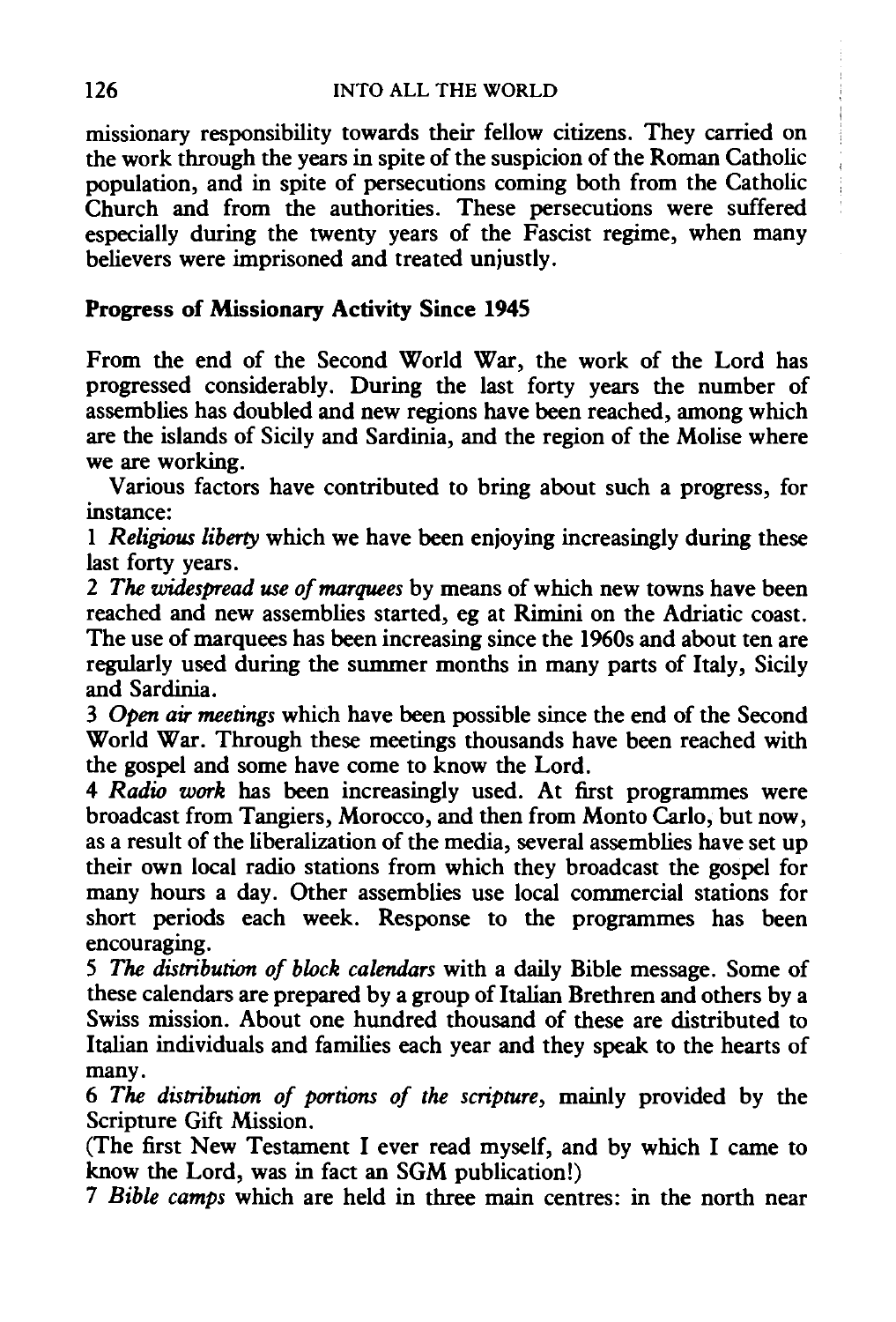#### APPENDICES 127

Turin, in the centre near Florence, and in the south near Foggia. Many children and young people attend these camps yearly to learn about the Word of God, and the results are extremely positive. There is a great need for similar centres in other parts of the country.

We can be thankful for what has been done in past years and is being done in Italy today, but all our efforts are like a drop in the ocean of great spiritual need. The ratio of one believer for approximately every 4700 Italians is a clear indicator.

#### Suggestions for the Future

Until now, the progress of the assemblies has mainly been due to individual initiative. Some brethren have been full time evangelists while others have had a secular job, and, on occasions, the Lord used women, as in the case of Lydia, the dealer in purple cloth (Acts 16: 14), to start a new assembly, as was the case in San Severo.

Today, I believe it is time to consider the possibility of adopting a coordinated plan of action in order to evangelize systematically each town of Italy. The isolated efforts can be praised for what they have been able to achieve, but it is time now to move forward.

I believe that we should get together to pray and fast as the leaders of the church at Antioch did before sending Paul and Barnabas to the mission field (Acts 13: 1-4), We need to get together to pray and make plans for the evangelization of our country.

I am well aware that a strategy would not solve all the problems involved in missionary outreach. However, I am convinced it would make a valuable contribution by: encouraging believers to feel more involved in the work of the Lord, both in prayer and in practical support; helping to unite the assemblies, making them realize more fully the oneness of God's family and the reality of the body of Christ; increasing contact and communication between those who hold particular responsibility in this work.

I was therefore thankful when at the annual Brethren conference held at Poggio Ubertini near Florence, in May 1986, two important evangelistic projects were approved by over 150 delegates from all over Italy. The first project concerned southern Italy, in particular the city of Bari. As a result of this decision, an evangelistic campaign was held and several people came to Jesus Christ and a new assembly was formed.

The second project concerned the much neglected region of the Friuli, with the town of Monfalcone, a few miles from the city of Trieste as the centre of this activity. In connection with this project, Dr Giona Prencipe from Genoa and myself have been visiting this region for some time.